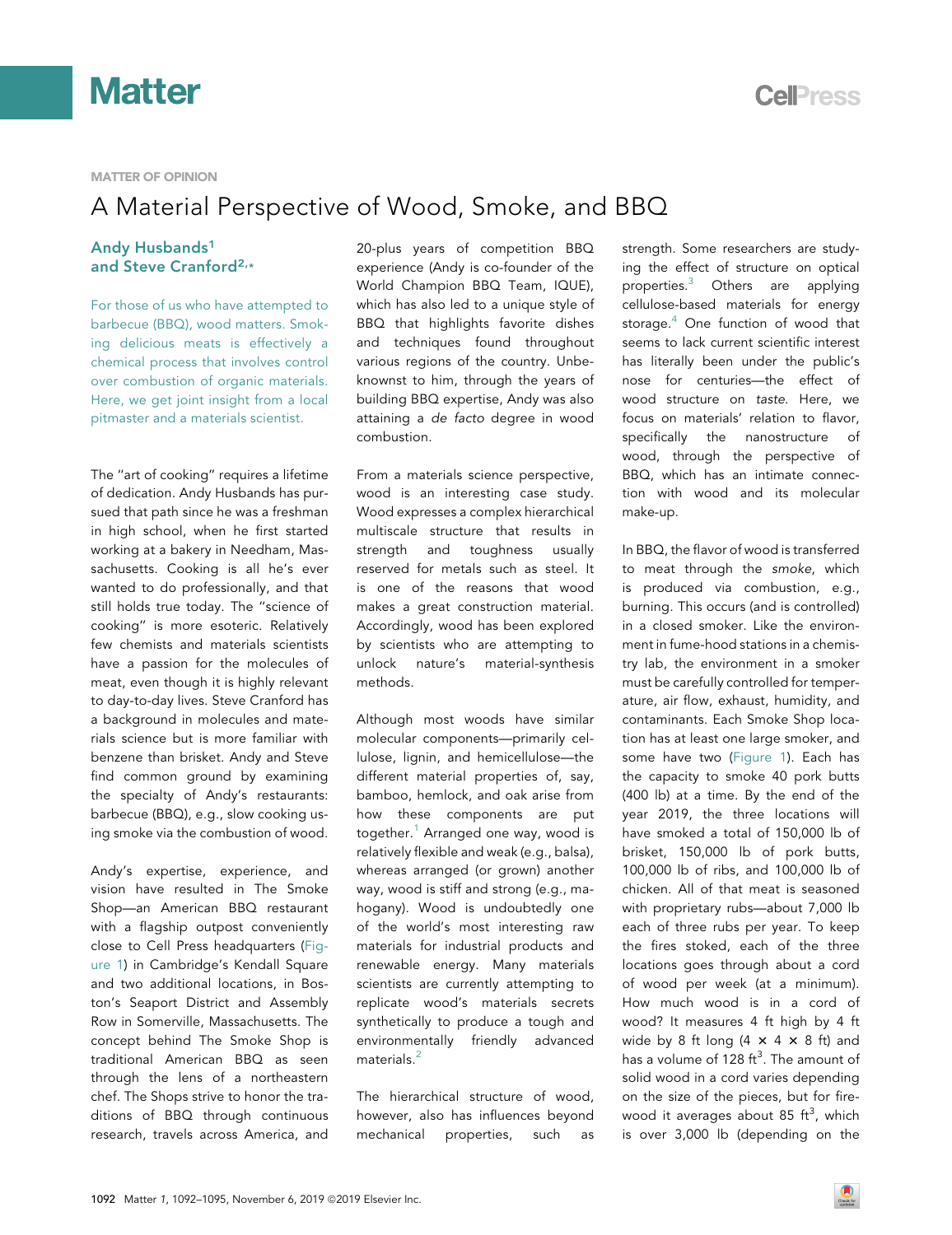## **Matter**

<span id="page-1-0"></span>

Figure 1. ''Multiscale'' Depiction of BBQ A combined culinary and scientific perspective of BBQ spans all scales, from the macro (storefront of The Smoke Shop, Cambridge, MA; top left) to the equipment (burn chamber in smoker; top right) to the combustion reaction of fire and wood (in this case, oak; bottom right) to the nanoscale chemistry (the lignin components of hardwoods release the characteristic guaiacol and syringol, critical molecules for BBQ flavor; bottom left).

species and moisture content of the wood).

In terms of the chemical reaction, because wood is primarily composed of carbon (C), hydrogen (H), and oxygen (O), the output of an ideal combustion reaction would be primarily carbon dioxide  $(CO<sub>2</sub>)$  and water  $(H<sub>2</sub>O)$  plus some nitrogen gas and some mineral ash. However, this would result in some extremely bland BBQ! Fortunately, wood burns incompletely. Yes—the delicious taste comes from the failure to completely react. Partly combusted wood results in larger molecules (e.g., larger than  $CO<sub>2</sub>$  and H<sub>2</sub>O molecules) in smoke, and these molecules are responsible for all the smoke flavor.

A good pitmaster thus controls the inefficiency of combustion, and inefficiency tastes delicious.

In most smokers, you add fuel and then adjust the air vents to control temperature. As it turns out, cellulose, hemicellulose, and lignin combust primarily at different temperatures. The wood finds its own equilibrium of burning components. Sometimes that equilibrium creates a light, sweet smoke flavor (primarily consisting of small molecules), and sometimes it creates a dark-gray heavy fog (containing large molecules and particulates). We note that this is a generalization the chemical byproducts of wood combustion are not a universal constant but depend on the tree species, its age, and even its mineral composition, which can vary by soil conditions (and even the weather!). Thus, even the same species of tree can vary in flavor depending on whether it was grown in New England or the West Coast. Moreover, the moisture content heavily influences how the wood burns. The Shops ensure that its wood is cured i.e., stored for a year to effectively "dry out" and have low and reliable moisture content. This helps it burn more consistently and cleanly.

The smoking process is highly complex with many factors, both on the meat side and the wood side. It is precisely for these reasons that BBQ is just as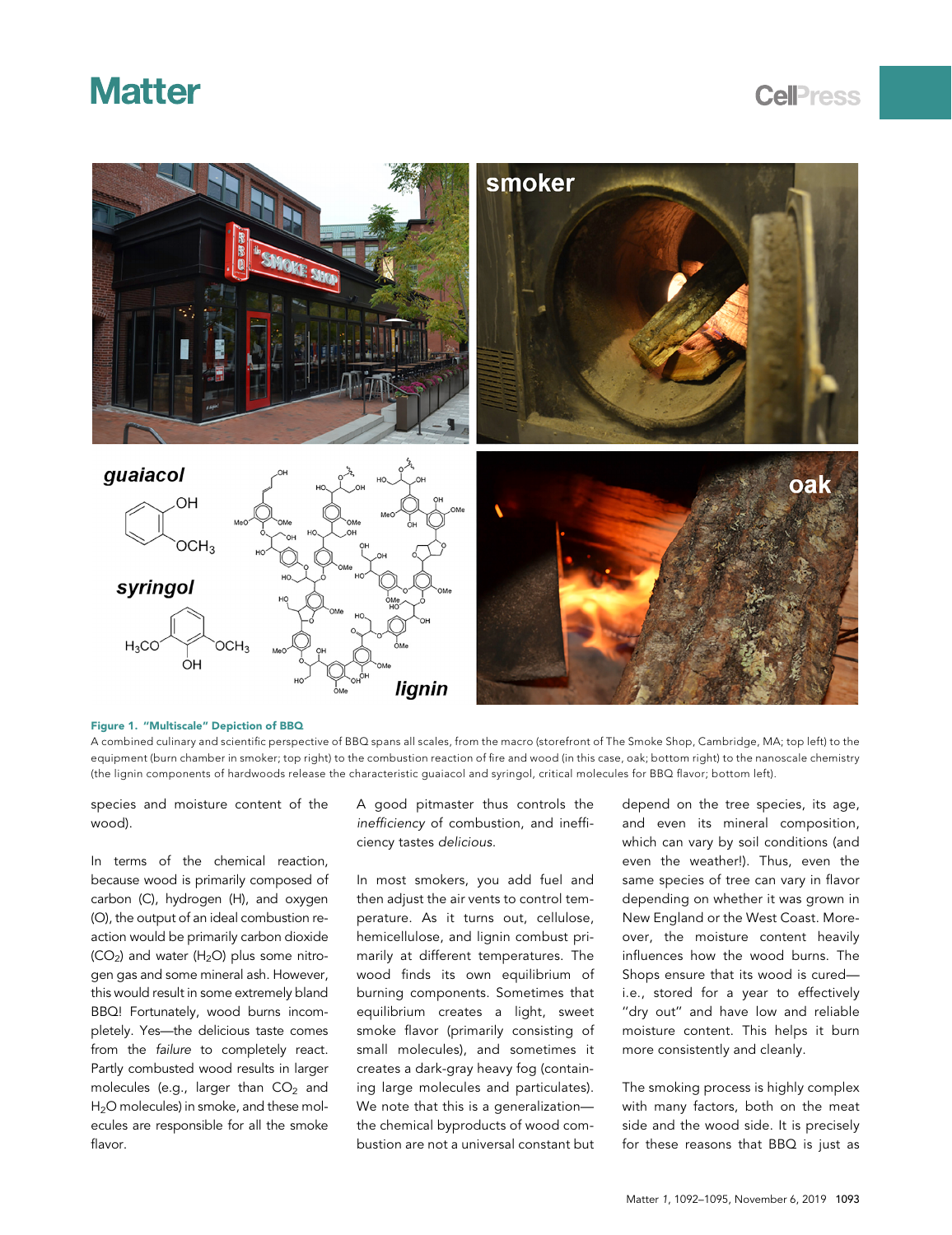# **Matter**

much an art as it is a science. However, if we focus on the wood, we can deduce some general trends by exploring the combustion of cellulose, hemicellulose, and lignin. As each wood component is consumed by fire, various chemicals are liberated.

Cellulose is the primary component of wood, is the major chemical component of fiber walls, and contributes 40%–45% of the wood's dry weight. It is a large linear molecule with repeating D-glucose monomers. As such, cellulose is a simple sugar polymer—the name cellulose is similar to glucose and sucrose, where the suffix -ose indicates a sugar! It's not surprising then to discover caramel colors and sweet flavors abound. If cellulose is pictured like a chain, then hemicellulose is similar to it except for a few extra chain links that stick out. Hemicelluloses are varied in composition, depending on the species of tree, and aid in the cross-linking of cellulose fibers. Aside from glucose, sugar monomers in hemicelluloses can include the five-carbon sugars xylose and arabinose, the six-carbon sugars mannose and galactose, and the six-carbon deoxy sugar rhamnose. Hemicellulos compose 20%–25% of the wood. Lignin, on the other hand, is a tangled mess of interlocking chain segments and makes up about 30% of wood mass. There is no structure or regular repeated chemical units (see [Figure 1\)](#page-1-0). When it burns, literally hundreds of molecules can be produced—and this is where the taste of smoke emerges. Because of the chain structures of cellulose and hemicellulose, they burn at a lower temperature. At around 450°F, combusting cellulose and hemicellulose molecules are mostly acids and various gases. None are particularly desirable on food, but by 500°F most of the cellulose and hemicellulose has burned away or turned into charcoal. By 600°F, the relative abundance of cellulose and hemicellulose compounds peaks and begins to decline.

As a result of the branched, heavymolecule structure, lignin becomes key at higher temperatures. Lignin is by far the more interesting ingredient from a culinary standpoint because of its complex structure. Bound inside lignin, a big-branched amorphous molecule, are the key precursors to smoke flavor, aroma, and color guaiacol and syringol. Guaiacol is responsible for most of the smoky taste. Syringol, which your nose immediately identifies with fire and smoke, is more aromatic. Again, exact content is species dependent, but in general softwood lignins have only the guaiacyl type, whereas both types are included in hardwood lignins. $5,6$  $5,6$  Thus, hardwoods are typically considered more flavor inducing than softwoods. There are also clove and vanilla-like compounds—and literally hundreds of others. Some evaporate away in hours, some in days, and others in weeks. This is one of the reasons BBQ doesn't taste the same when reheated. The molecules all arise from the combustion of lignin, which varies in structure from tree to tree.

What about the timing? How long should the meat be smoked? Clearly, it depends on the meat, wood used, temperature, etc. It is not an exact science, but the general rule of thumb at the Shop is about an hour per pound. Smoking an 18 lb brisket takes about 17–19 h on average, depending on factors that can alter cook time, including capacity, size, and how often you're going in and out of the smoker to check on the meats. The smoker does the work. As Andy likes to quip, ''If you're lookin', you ain't cookin'.''

Throughout the cook, temperature control should be optimized to release these desired lignin-based molecules. A good rule of thumb is that the hotter the temperature, the more complete the combustion, which results in lighter flavors the molecules are smaller. It is a good practice to err on the side of higher-temperature combustion—a fully agitated, well-oxygenated fire running around 800°F is ideal. That being said, a fire too hot produces fewer flavor molecules, and light smoke carcinogenic molecules such as polycyclic aromatic hydrocarbons (PAHs) arise. Many desirable flavor molecules are also destroyed by the heat of a more intense fire. The best smoke flavor is generated by hardwood embers that have an average temperature between 650F and 750F. In competition, for Andy, temperature control is all done manually—the fire is tended with charcoal and hard woods and constantly monitored by eye and thermometers. A temperature too high could require less wood (less fuel), closing vents (less oxygen), or ''burping'' (releasing smoke) there are a lot of different ways to approach it, as dictated by experience. In business, with commercial smokers, a consistent cook is achievable through a balance of technology and experience. The Shop's smokers have automatic vents and baffles, as well as auto-ignition to maintain and control temperature.

So, what else can we say about the choice of wood for smoke?

In addition to controlling the fire's oxygen level and the way new fuel is added and mixed into the embers, the pitmaster controls the choice of wood. Certainly, it is common practice to avoid long cooks with sticky resinous woods such as pine. Resin contains terpenes (which are the source of turpentine), and few guests associate oil paint with good BBQ. Cedar or redwoods, which are particularly mold and insect resistant, should also be avoided in a long cook. But in small doses, or during cold smoking, these woods strike a distinctive flavor note.

It's usually accepted that dried hardwoods with low sap, especially fruit and nut woods, are the best for BBQ. Hardwoods have compact cell structures (resulting in [1] less moisture content and [2] a more consistent